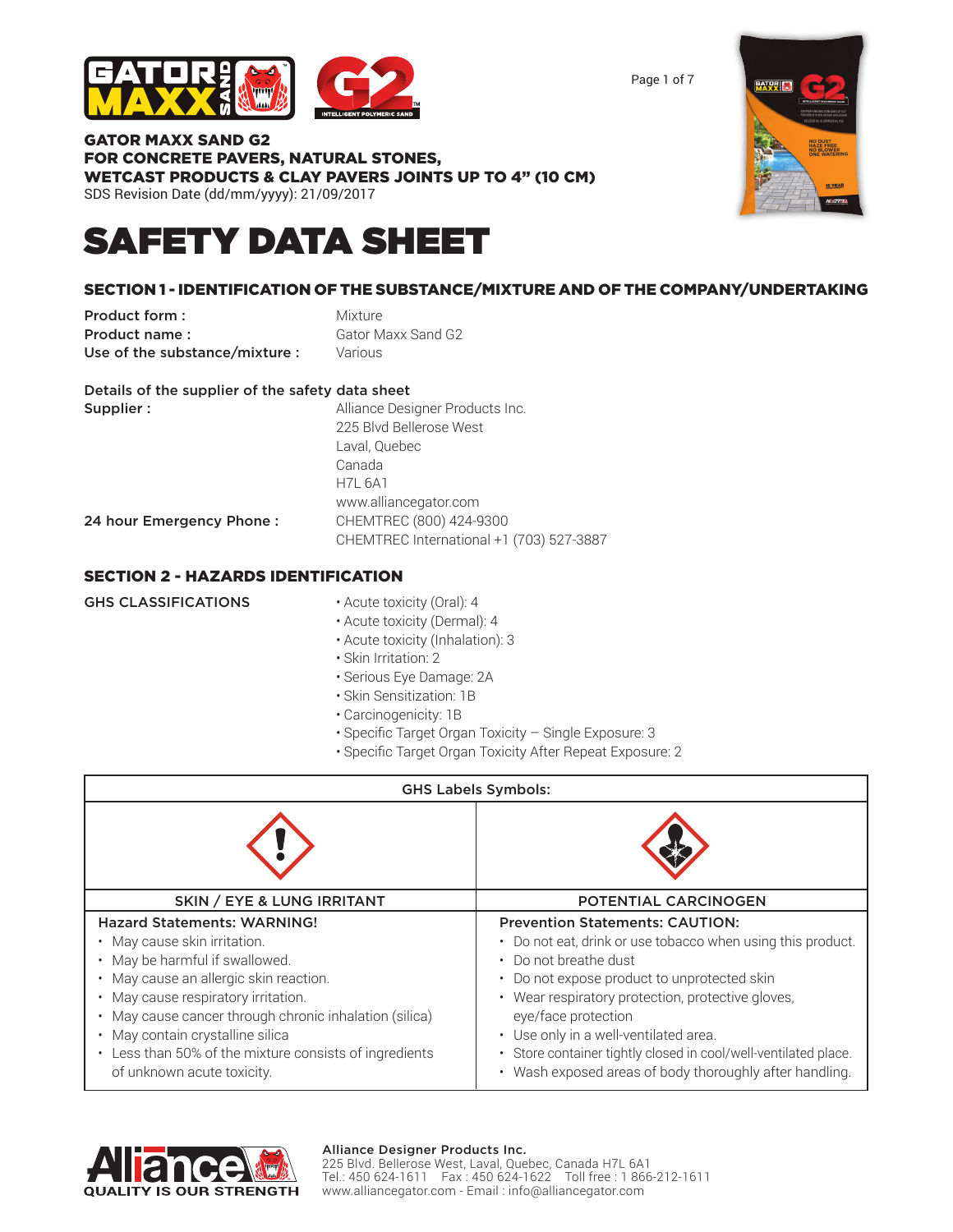

Page 2 of 7

#### GATOR MAXX SAND G2 FOR CONCRETE PAVERS, NATURAL STONES, WETCAST PRODUCTS & CLAY PAVERS JOINTS UP TO 4" (10 CM) SDS Revision Date (dd/mm/yyyy): 21/09/2017

# SECTION 2 - HAZARDS IDENTIFICATION (CONT.)





# SECTION 3 - COMPOSITION/INFORMATION ON INGREDIENTS

| Ingredient name       | CAS no.    | Agency       | <b>Exposure Limits</b>                                      | <b>Comments</b>                    |
|-----------------------|------------|--------------|-------------------------------------------------------------|------------------------------------|
| Crystalline Silica    | 14808-60-7 | OSHA         | PEL-TWA [30 mg/m3]/% SiO2 + 2                               | Total dust                         |
| (as alpha-Quartz)     |            | OSHA         | PEL-TWA [10 mg/m3]/% SiO2 + 2<br>or [250 mppcf]/ % SiO2 + 5 | Respirable dust<br>Respirable dust |
|                       |            | <b>ACGIH</b> | TLV-TWA 0.025R mg/m3                                        | Respirable dust                    |
| Amorphous Silica      | 61790-53-2 | OSHA         | PEL-TWA [80 mg/m3]/% SiO2 + 2                               |                                    |
| Proprietary Admixture | N/A        |              |                                                             |                                    |

Note-Chemical admixtures may be present in quantities less than 1%. Information on specific admixtures will be provided by the supplier upon request.

## SECTION 4 - FIRST AID MEASURES

#### Primary Route(s) of Exposure :

- Inhalation : Dust
- **Eye Contact**
- Skin Contact
- Ingestion

#### **POTENTIAL HEALTH EFFECTS:**

| Inhalation:   | With application of the product there will be dust which may create irritation to the eyes,<br>throat and lungs under prolonged exposure. Use only in well ventilated areas.                                                                                                                               |
|---------------|------------------------------------------------------------------------------------------------------------------------------------------------------------------------------------------------------------------------------------------------------------------------------------------------------------|
| Eye contact : | During application this product may cause moderate eye irritation. If eyes are exposed<br>immediately flush out eyes thoroughly with water. Continue flushing for at least 20<br>minutes, including under eyelids to remove all sand and dust particles. Seek medical<br>attention if irritation persists. |
| Skin contact: | Wash exposed skin with cool water and a PH-neutral soap. If a rash, persistent irritation<br>or dermatitis occurs, seek medical attention and advice.                                                                                                                                                      |
| Ingestion:    | If ingested, DO NOT induce vomiting unless directed to do so by a medical professional.<br>Immediately seek medical attention.                                                                                                                                                                             |

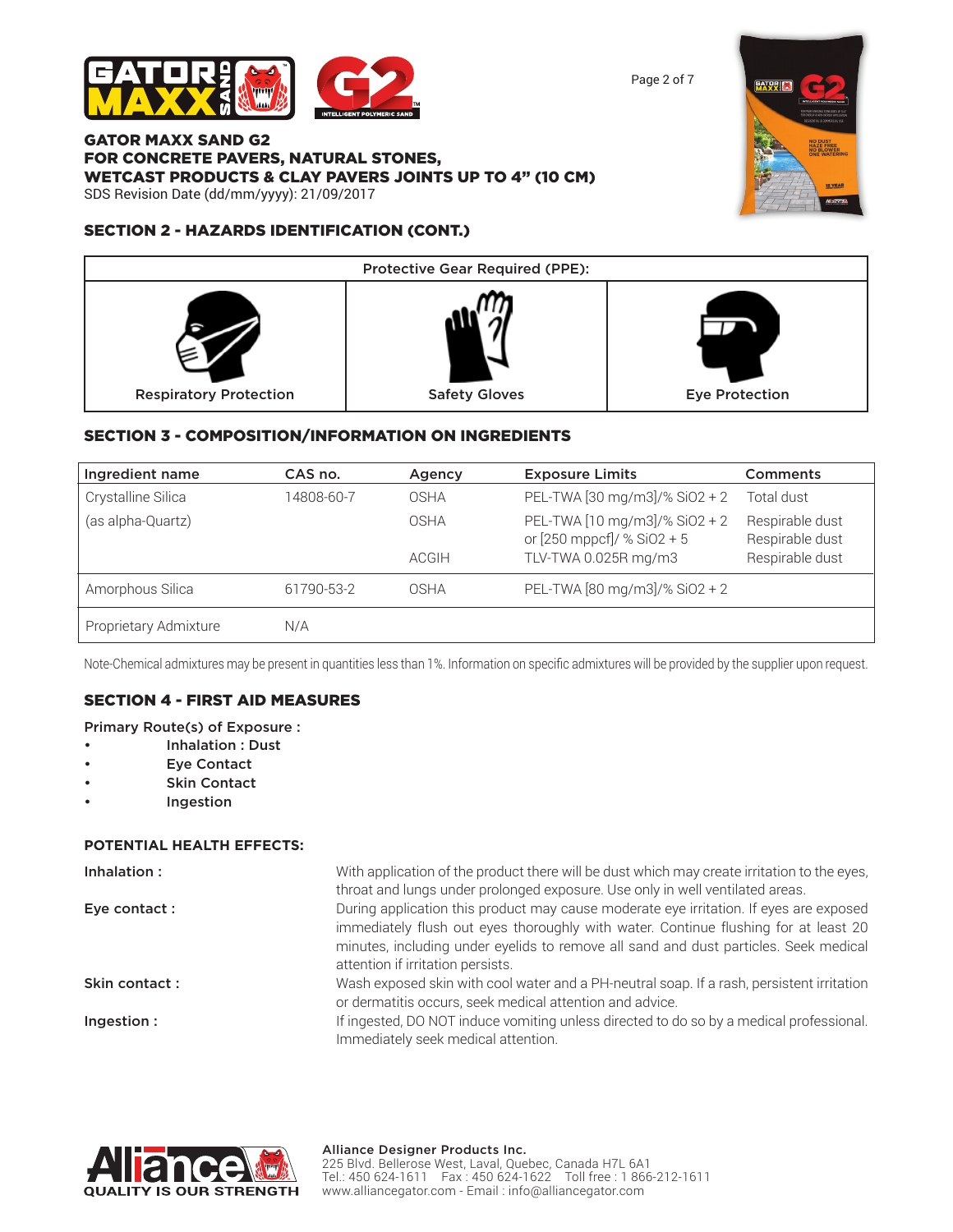

# GATOR MAXX SAND G2 FOR CONCRETE PAVERS, NATURAL STONES, WETCAST PRODUCTS & CLAY PAVERS JOINTS UP TO 4" (10 CM)

SDS Revision Date (dd/mm/yyyy): 21/09/2017

## SECTION 4 - FIRST AID MEASURES (CONT.)

#### **MEDICAL CONDITIONS GENERALLY AGGRAVATED BY EXPOSURE :**

Individuals with (e.g., bronchitis, emphysema, COPD, pulmonary disease) can be aggravated by exposure to dust. Pre-existing skin conditions can be aggravated by exposure. Exposure to crystalline silica or the disease silicosis is associated with increased incidence of scleroderma, tuberculosis and possibly increased incidence of kidney lesions.

## SECTION 5 - FIRE FIGHTING MEASURES

| Flash Point:                                       | Non-combustible this product poses no fire related hazard.                                 |
|----------------------------------------------------|--------------------------------------------------------------------------------------------|
| Flash Point:                                       | Non Flammable                                                                              |
| LEL :                                              | N/A                                                                                        |
| UEL :                                              | N/A                                                                                        |
| <b>Extinguishing Media:</b><br><b>Unusual Fire</b> | This material is noncombustible. Use extinguishing media appropriate for surrounding fire. |
| & Explosion Hazards:                               | None known                                                                                 |

#### SECTION 6 - ACCIDENTAL RELEASE MEASURES

#### **PERSONAL PRECAUTIONS, PROTECTIVE EQUIPMENT AND EMERGENCY PROCEDURES**

| <b>Spillage Measures::</b> | If the product is spilled, use dustless methods, (vacuum) and place into covered      |
|----------------------------|---------------------------------------------------------------------------------------|
|                            | container for disposal (if not contaminated or wet). Use adequate ventilation to keep |
|                            | exposure to airborne contaminants below the exposure limit.                           |
| Waste Disposal Methods::   | Follow all applicable local, state and federal regulations for disposal.              |

#### SECTION 7 - HANDLING AND STORAGE

Do not allow water to contact product until time of use. Do not breathe dust. The use of an OSHA, MSHA, or NIOSH approved respirator and properly fitted safety goggles is recommended. Avoid exposure of the product to eyes or skin. The product shall be stored in a cool and dry place without exposure to standing water.

#### **KEEP OUT OF REACH OF CHILDREN**

## SECTION 8 - EXPOSURE CONTROLS AND PERSONAL PROTECTION

| <b>Primary Health Hazards:</b>              | Prolonged or repeated skin contact can cause drying of the skin which may produce<br>irritation or dermatitis. Airborne dust can cause immediate or delayed irritation or<br>inflammation proper protective gear and handling procedures will limit exposure levels.                                                                                                                                                                                                               |
|---------------------------------------------|------------------------------------------------------------------------------------------------------------------------------------------------------------------------------------------------------------------------------------------------------------------------------------------------------------------------------------------------------------------------------------------------------------------------------------------------------------------------------------|
| <b>Personal Protective Equipment</b>        |                                                                                                                                                                                                                                                                                                                                                                                                                                                                                    |
| $(PPE)$ :<br><b>Respiratory Protection:</b> | Wear a dust mask during the application of the product. Wear ANSI approved glasses<br>or Safety goggles when handling both the packaging and when applying the product<br>(Wearing contact lenses when using polymeric sand is not recommended.) The use of<br>waterproof gloves is highly recommended to prevent exposure to skin and body.<br>Use a NIOSH approved respirator when applying this product is highly recommended<br>when exposed to dust above the exposure limit. |
| <b>Other Protective Clothing</b>            |                                                                                                                                                                                                                                                                                                                                                                                                                                                                                    |
| or Equipment :                              | Protective outer garments including long sleeve shirts, workpants, boots and gloves                                                                                                                                                                                                                                                                                                                                                                                                |
|                                             | should be used to prevent exposure when applying this product.                                                                                                                                                                                                                                                                                                                                                                                                                     |
| <b>Engineering Controls:</b>                | Use only in well-ventilated areas to ensure dust is below exposure levels. Local exhaust<br>can be used, if necessary, to control airborne dust levels.                                                                                                                                                                                                                                                                                                                            |

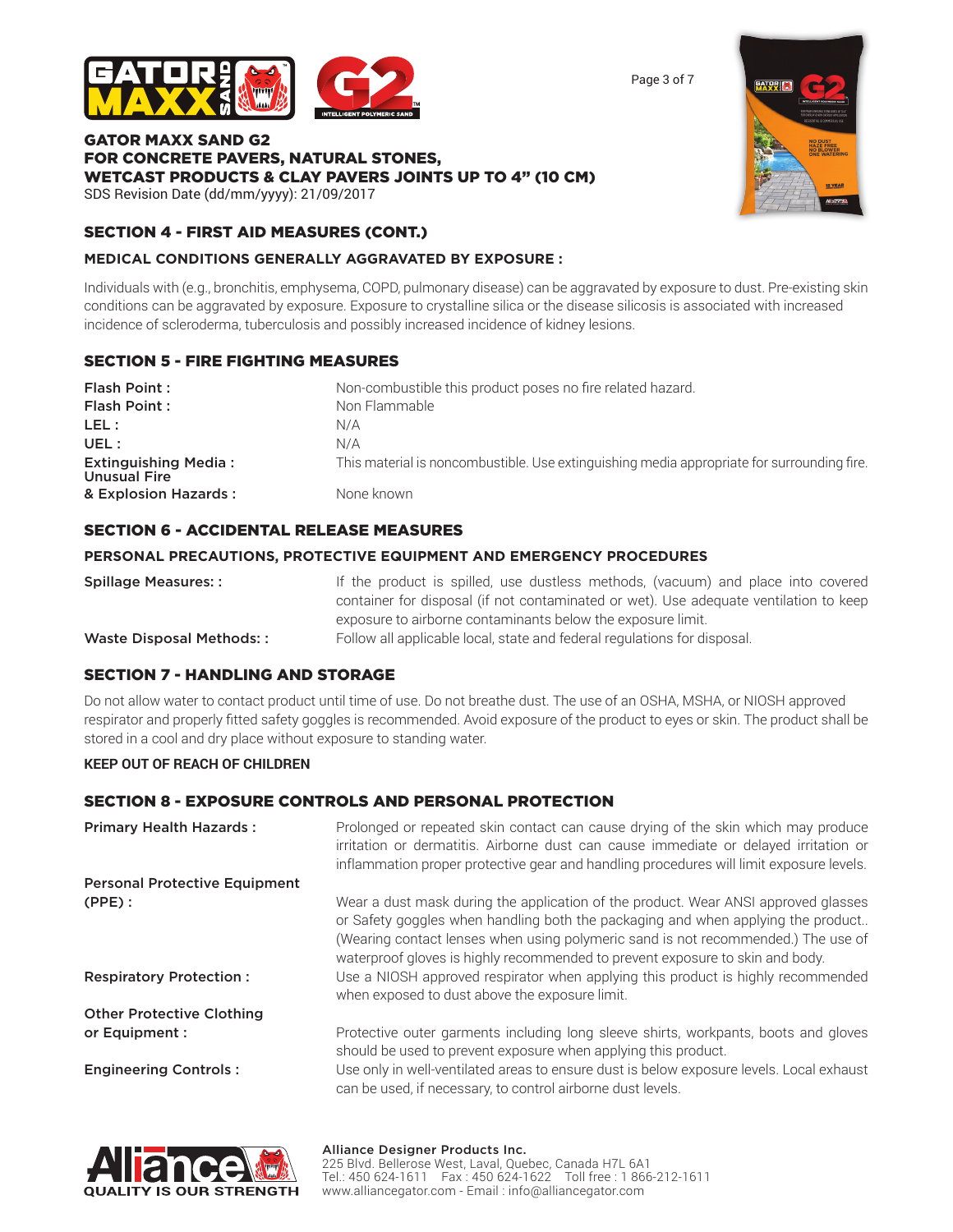

Page 4 of 7

# GATOR MAXX SAND G2 FOR CONCRETE PAVERS, NATURAL STONES, WETCAST PRODUCTS & CLAY PAVERS JOINTS UP TO 4" (10 CM)

SDS Revision Date (dd/mm/yyyy): 21/09/2017



# SECTION 8 - EXPOSURE CONTROLS AND PERSONAL PROTECTION (CONT.)

| <b>Hygiene Measures:</b>       | Handle in accordance with good industrial hygiene and safety practice. Avoid repeated                           |
|--------------------------------|-----------------------------------------------------------------------------------------------------------------|
|                                | or prolonged dust inhalation or contact with skin in accordance with above good                                 |
|                                | practices. Wash thoroughly after handling and before eating or drinking. The use of                             |
|                                | barrier creams or impervious gloves, boots and clothing to protect the skin from contact                        |
|                                | is recommended. Following work, workers should shower with soap and water and                                   |
|                                | clean clothing before reuse. Precautions must be observed because skin irritation occur<br>with little warning. |
| <b>Environmental Exposure:</b> | This product does not present any particular risk for the environment. Refer to applicable                      |
|                                | national, state and local regulations.                                                                          |

WARN EMPLOYEES AND/OR CUSTOMERS OF THE HAZARDS AND REQUIRED OSHA PRECAUTIONS ASSOCIATED WITH THE USE OF THIS PRODUCT.

## SECTION 9 - PHYSICAL AND CHEMICAL PROPERTIES

### **APPEARANCE**

| Physical state:                           | Uniformly Graded Granular Solid with Tan or Gray Appearance. |
|-------------------------------------------|--------------------------------------------------------------|
| Boiling point (at 760mm Hg):              | Not available.                                               |
| Vapor pressure (mm Hq):                   | Not available.                                               |
| Vapor density $(air = 1)$ :               | Not available.                                               |
| Specific Gravity (water = $1$ ):          | $APPROX. 2.6 - 3.15$                                         |
| Melting / freezing point :                | Not available.                                               |
| Evaporation rate (Butyl acetate = $1$ ) : | Not available.                                               |
| Solubility in water (% by weight) :       | Slight.                                                      |
| $pH$ :                                    | Not available.                                               |
| Freezing Point:                           | Not available.                                               |

## SECTION 10 - STABILITY AND REACTIVITY

| Chemical stability:            | Stable.                                                                       |
|--------------------------------|-------------------------------------------------------------------------------|
| Conditions to avoid :          | Avoid contact with water and keep dry until used to preserve product utility. |
| Incompatibility:               | Strong oxidizers.                                                             |
| Hazardous Polymerization:      | Will not occur.                                                               |
| <b>Hazardous Decomposition</b> |                                                                               |
| or By-Products:                | None known.                                                                   |

## SECTION 11 - TOXICOLOGICAL INFORMATION

| Acute toxicity:                       | Harmful if swallowed. |  |
|---------------------------------------|-----------------------|--|
| <b>Gator Maxx Sand Polymeric Sand</b> |                       |  |
| LD50 oral rat                         | 510 - 525 mg/kg       |  |
| LD50 dermal rabbit                    | No data available.    |  |
| LC50 inhalation rat (mg/l)            | No data available.    |  |
| Quartz (14808-60-7)                   |                       |  |
| LD50 oral rat                         | 500 mg/kg             |  |



#### Alliance Designer Products Inc.

225 Blvd. Bellerose West, Laval, Quebec, Canada H7L 6A1 Tel.: 450 624-1611 Fax : 450 624-1622 Toll free : 1 866-212-1611 www.alliancegator.com - Email : info@alliancegator.com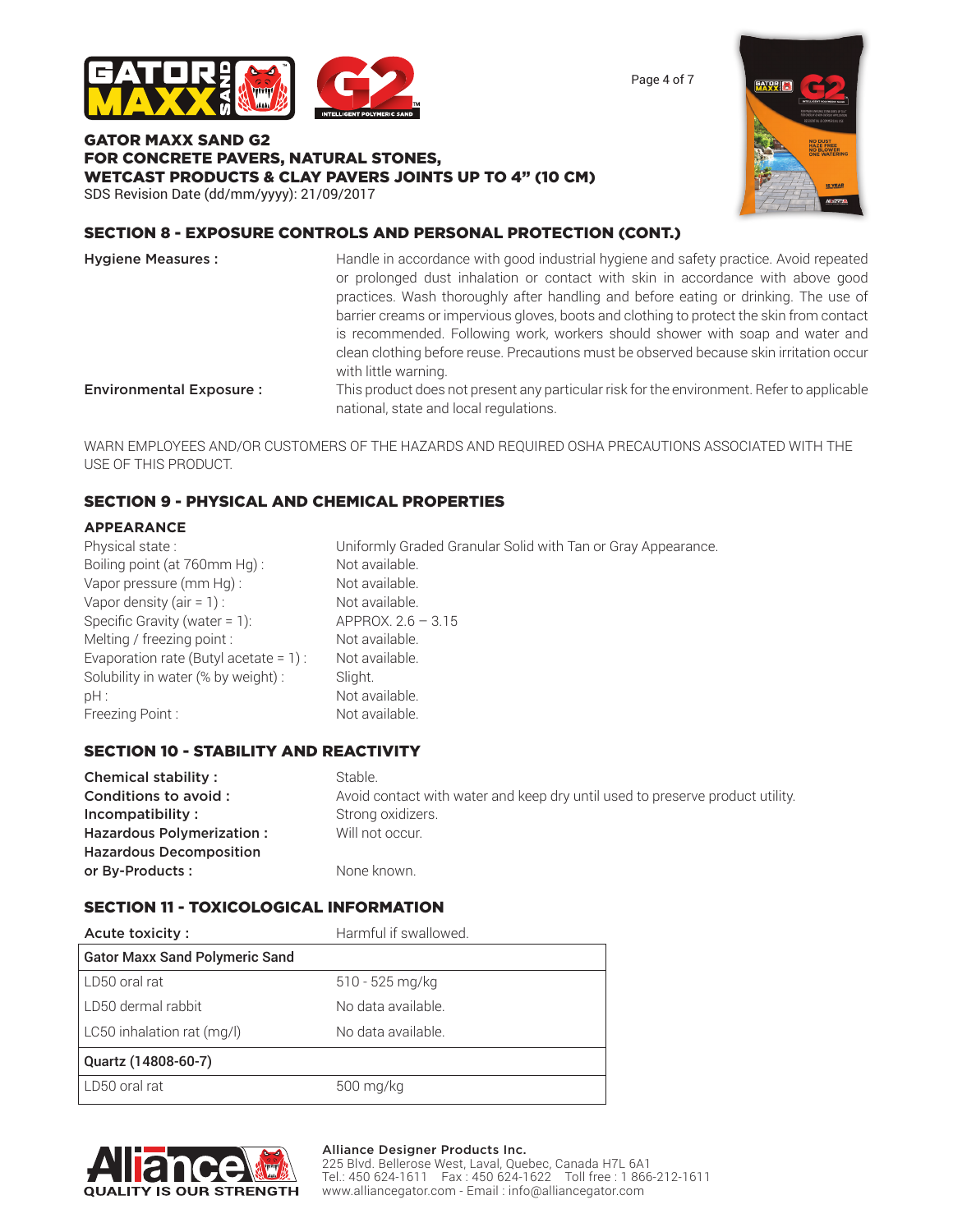



GATOR MAXX SAND G2 FOR CONCRETE PAVERS, NATURAL STONES, WETCAST PRODUCTS & CLAY PAVERS JOINTS UP TO 4" (10 CM) SDS Revision Date (dd/mm/yyyy): 21/09/2017

SECTION 11 - TOXICOLOGICAL INFORMATION (CONT.)

| Skin corrosion/irritation:<br>Serious eye damage/irritation :<br>Respiratory or skin sensitisation:<br>Germ cell mutagenicity :<br>Carcinogenicity: | Based on available data, the classification criteria are not met.<br>Causes serious eye irritation.<br>May cause an allergic skin reaction.<br>Based on available data, the classification criteria are not met.<br>May cause cancer.                                                                                                                                                                                                                                                                                                                                                                                                                                                                                              |  |
|-----------------------------------------------------------------------------------------------------------------------------------------------------|------------------------------------------------------------------------------------------------------------------------------------------------------------------------------------------------------------------------------------------------------------------------------------------------------------------------------------------------------------------------------------------------------------------------------------------------------------------------------------------------------------------------------------------------------------------------------------------------------------------------------------------------------------------------------------------------------------------------------------|--|
| Quartz (14808-60-7)                                                                                                                                 |                                                                                                                                                                                                                                                                                                                                                                                                                                                                                                                                                                                                                                                                                                                                    |  |
| IARC group                                                                                                                                          | $\mathbb{1}$                                                                                                                                                                                                                                                                                                                                                                                                                                                                                                                                                                                                                                                                                                                       |  |
| National Toxicity Program (NTP) Status                                                                                                              | $\overline{2}$                                                                                                                                                                                                                                                                                                                                                                                                                                                                                                                                                                                                                                                                                                                     |  |
| Reproductive toxicity :<br>Specific target organ toxicity<br>(single exposure) :<br>Specific target organ toxicity                                  | Based on available data, the classification criteria are not met.<br>Based on available data, the classification criteria are not met.                                                                                                                                                                                                                                                                                                                                                                                                                                                                                                                                                                                             |  |
| (repeated exposure) :                                                                                                                               | Causes damage to lungs through prolonged or repeated exposure. (Respirable crystalline<br>silica in the form of quartz or cristobalite from occupational sources is listed by the<br>International Agency for Research on Cancer (IARC) and National Toxicology Program<br>(NTP) as a lung carcinogen. Prolonged exposure to respirable crystalline silica has been<br>known to cause silicosis, a lung disease, which may be disabling. While there may be a<br>factor of individual susceptibility to a given exposure to respirable silica dust, the risk of<br>contracting silicosis and the severity of the disease is clearly related to the amount of<br>dust exposure and the length of time (usually years) of exposure.) |  |
| <b>Aspiration hazard:</b><br>Symptoms/injuries<br>after inhalation:                                                                                 | Based on available data, the classification criteria are not met.<br>May cause respiratory tract irritation.                                                                                                                                                                                                                                                                                                                                                                                                                                                                                                                                                                                                                       |  |
| Symptoms/injuries<br>after skin contact:                                                                                                            | May cause skin irritation. Do not allow product to harden around any body part or allow<br>continuous, prolonged contact with skin. Handling can cause dry skin. May cause<br>sensitisation by skin contact.                                                                                                                                                                                                                                                                                                                                                                                                                                                                                                                       |  |
| Symptoms/injuries<br>after eye contact :                                                                                                            | Causes serious eye irritation. Symptoms may include discomfort or pain, excess blinking<br>and tear production, with possible redness and swelling.                                                                                                                                                                                                                                                                                                                                                                                                                                                                                                                                                                                |  |
| Symptoms/injuries<br>after ingestion :<br>Other information :                                                                                       | Harmful if swallowed. May cause stomach distress, nausea or vomiting.<br>Likely routes of exposure: ingestion, inhalation, skin and eye.                                                                                                                                                                                                                                                                                                                                                                                                                                                                                                                                                                                           |  |

## SECTION 12 - ECOLOGICAL INFORMATION

**Eco-Toxicity :** This product under normal working conditions presents no detectable harm to the environment. BOD5 and COD: Not available. Products of Biodegradation : Not available. Potential to Bioaccumulate: : Not available.



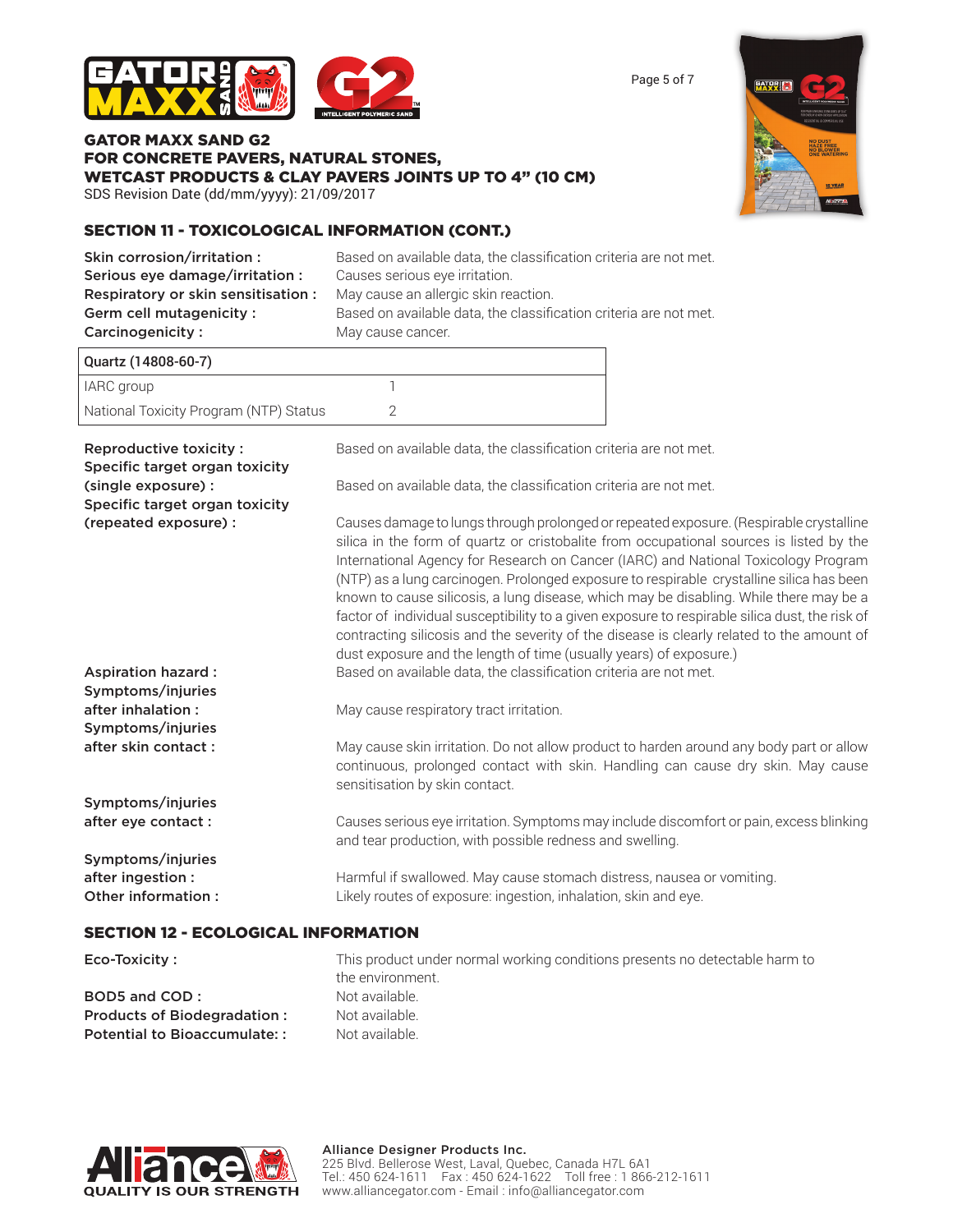

GATOR MAXX SAND G2 FOR CONCRETE PAVERS, NATURAL STONES, WETCAST PRODUCTS & CLAY PAVERS JOINTS UP TO 4" (10 CM)

SDS Revision Date (dd/mm/yyyy): 21/09/2017

## SECTION 12 - ECOLOGICAL INFORMATION (CONT.)

Toxicity of the Products of Biodegradation : Not available. Toxicity of the Products of Biodegradation : Not available. Special remarks on the Products of Biodegradation : Not available.

## SECTION 13 - DISPOSAL CONSIDERATIONS

Waste Disposal Method : Dispose of unusable material via licensed waste disposal company in accordance with local, state, and federal guidelines.

## SECTION 14 - TRANPORT INFORMATION

| DOT/UN:                  | Non-regulated |
|--------------------------|---------------|
| <b>DOT Hazard Class:</b> | Non-regulated |
| <b>Shipping Name:</b>    | Non-regulated |

Not regulated as a hazardous waste material by the U.S. Department of Transportation and TDG Regulations.

## SECTION 15 - REGULATORY INFORMATION

| US OSHA 29CFR 1910.1200 :       | Considered hazardous under this regulation and should be included in the<br>employer's hazard communication program.                                                                                                                                                                                                                                                                                                                                                                             |  |
|---------------------------------|--------------------------------------------------------------------------------------------------------------------------------------------------------------------------------------------------------------------------------------------------------------------------------------------------------------------------------------------------------------------------------------------------------------------------------------------------------------------------------------------------|--|
| <b>SARA (Title III)</b>         |                                                                                                                                                                                                                                                                                                                                                                                                                                                                                                  |  |
| <b>Sections 311 and 312:</b>    | This product has been reviewed according to the EPA Hazard Categories<br>promulgated under sections 311 and 312 of the Superfund Amendment and<br>Reauthorization Act of 1986 and is a hazardous chemical and a delayed health<br>hazard.                                                                                                                                                                                                                                                        |  |
| SARA (Title III) Section 313 :  | Not subject to reporting requirements.                                                                                                                                                                                                                                                                                                                                                                                                                                                           |  |
| <b>TSCA (May 1997):</b>         | Some substances are on the TSCA inventory list.                                                                                                                                                                                                                                                                                                                                                                                                                                                  |  |
| Federal Hazardous Substance Act |                                                                                                                                                                                                                                                                                                                                                                                                                                                                                                  |  |
| <b>Canadian Environmental:</b>  | Is a hazardous substance subject to statues promulgated under the subject act.                                                                                                                                                                                                                                                                                                                                                                                                                   |  |
| <b>Protection Act:</b>          | Not Listed.                                                                                                                                                                                                                                                                                                                                                                                                                                                                                      |  |
| <b>Canadian WHMIS:</b>          | Considered to be a hazardous material under the Hazardous Products Act as defined<br>by the Controlled Products Regulation (Class D2A, E-Corrosive Material) and subject<br>to the requirements of Health Canada's Workplace Hazardous Material Information<br>(WHMIS). This product has been classified according to the hazard criteria of the<br>Controlled Products Regulation (CPR). This document complies with the WHMIS<br>requirements of the Hazardous Products Act (HPA) and the CPR. |  |

#### CARCINOGENICITY LISTINGS :

NTP : Known carcinogen **OSHA :** Not listed as a carcinogen IARC Monographs : Group 1 Carcinogen California Proposition 65: Known Carcinogen





Page 6 of 7